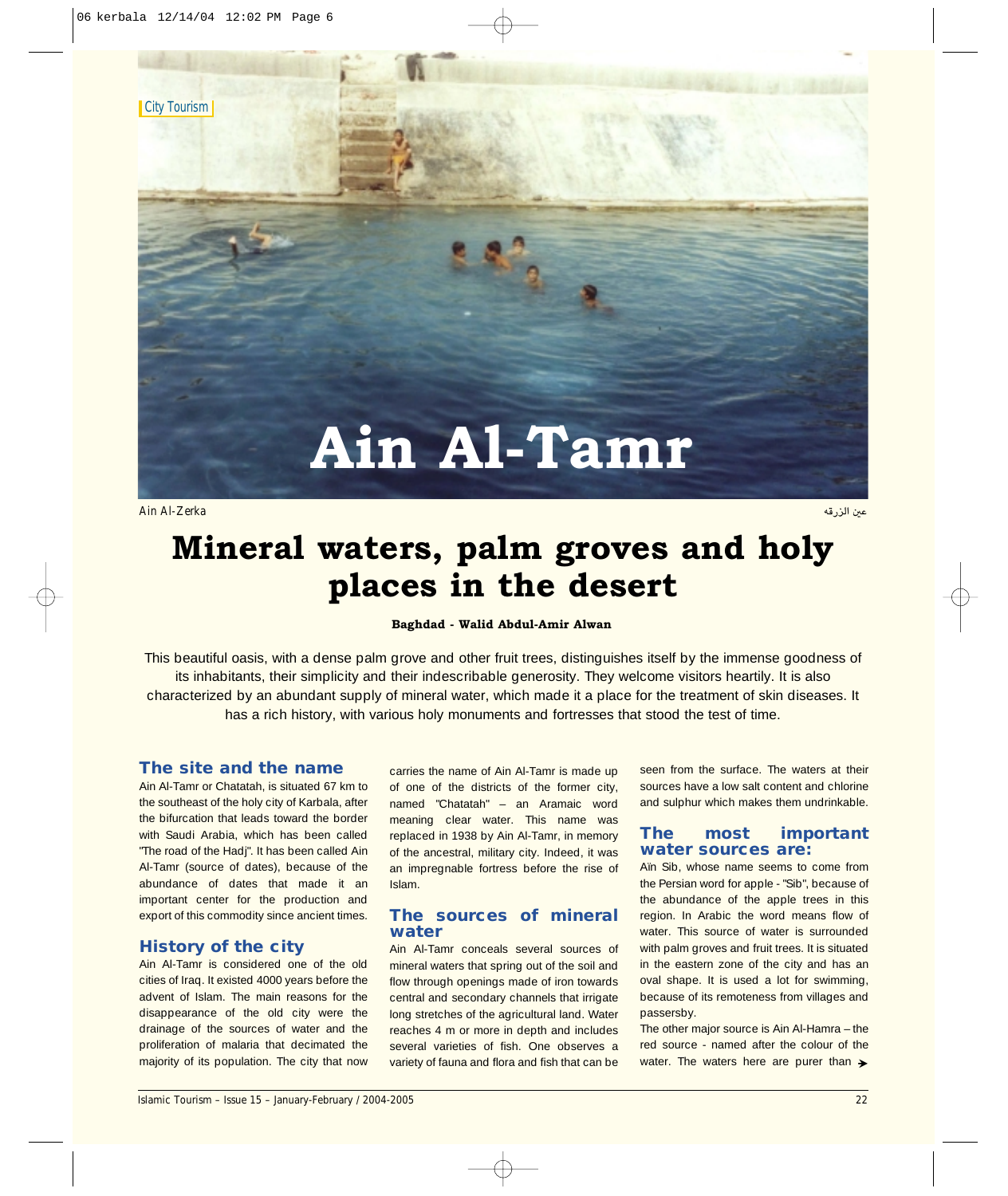#### **City Tourism**



Local crafts π«îædG AGõLCG øe ájhój ¬«Ñ©°T äÉYÉæ°U The site of Imam Al-Hassan (´) ø°ù◊G ΩÉeE'G ΩÉ≤e

those of Ain Al-Zerka - the blue source as they have a different origin. It provided the city with drinking water until 1958 but the digging of many wells altered its flavor. Today the city's drinking water comes from a water tower in the Ach-Chaïb region. It is worth mentioning that this source is located to the east of the major source and is made up of two springs. Water flows towards the gardens by the slant of small openings. It is fenced by a wall of cement and white stones. The city's largest water source is called Ain Al-Zerka, because of the big depth of its bluish, fast-flowing water. The locals call it the big snake – Arbid.. It is situated in the center of the city and it is surrounded by a wall made of bricks and iron posts.

In addition to the major water sources there are twenty others including Ain Ad-Dabit, Ain Abid al-Mihna and Ain Bayt Assamina used in the treatment of skin diseases. The simplicity of life in these beautiful oases is also translated in the services offered by the local inhabitants in full spontaneity and

simplicity. The visitors are encouraged to come daily in large numbers, notably in September and October, because of the moderate climate and the date harvesting season. Specialists and investors commissioned a recent scientific survey of the waters so they could be used in the treatment of dermal illnesses. Water is bottled for those who cannot visit the springs themselves.

# **Palm groves**

The cultivation of palm trees is not recent in Ain Al-Tamr: the former city had been an important center of date production and export. Miss Bell indicated that in Chatatah, there were 170,000 palms in 1924. Since Ain Al-Tamr is situated in the center of the palm grove, it became the main region for providing dates, catering for 85% of the total needs of the city. The Rahalia oasis nearby provides the remaining 15%. These two oases produce 12,000 - 14,000 tons of the country's top quality dates such as Zahdis,

Assioud and others. The palm tree that Prophet Mohammed said should be treated with great care: "Be generous with your aunt the palm, played an important role in the life of this desert city. Indeed, the palm is the core of its life. The

Khestaoui, Barben, Auinat Ayoub, Adkalat

dates are used for direct consumption and also for the production of honey and vinegar. The long trunks of the palms are often used for the roofs of houses constructed from the white stones abundant in the region. The trunks are also used like posts and as a source of fuel. The palms are used by craftsmen to make flapper, baskets, hats and dishes. The peel is used to make ropes and "tabliya", the tool used to get to the top of the tree to pick dates.

#### **Sites and historic places**

Because of its proximity to the holy city of Karbala, several sites in Ain Al-Tamr are considered holy. It also incites its inhabitants to observe the precepts of Islam and its  $\rightarrow$